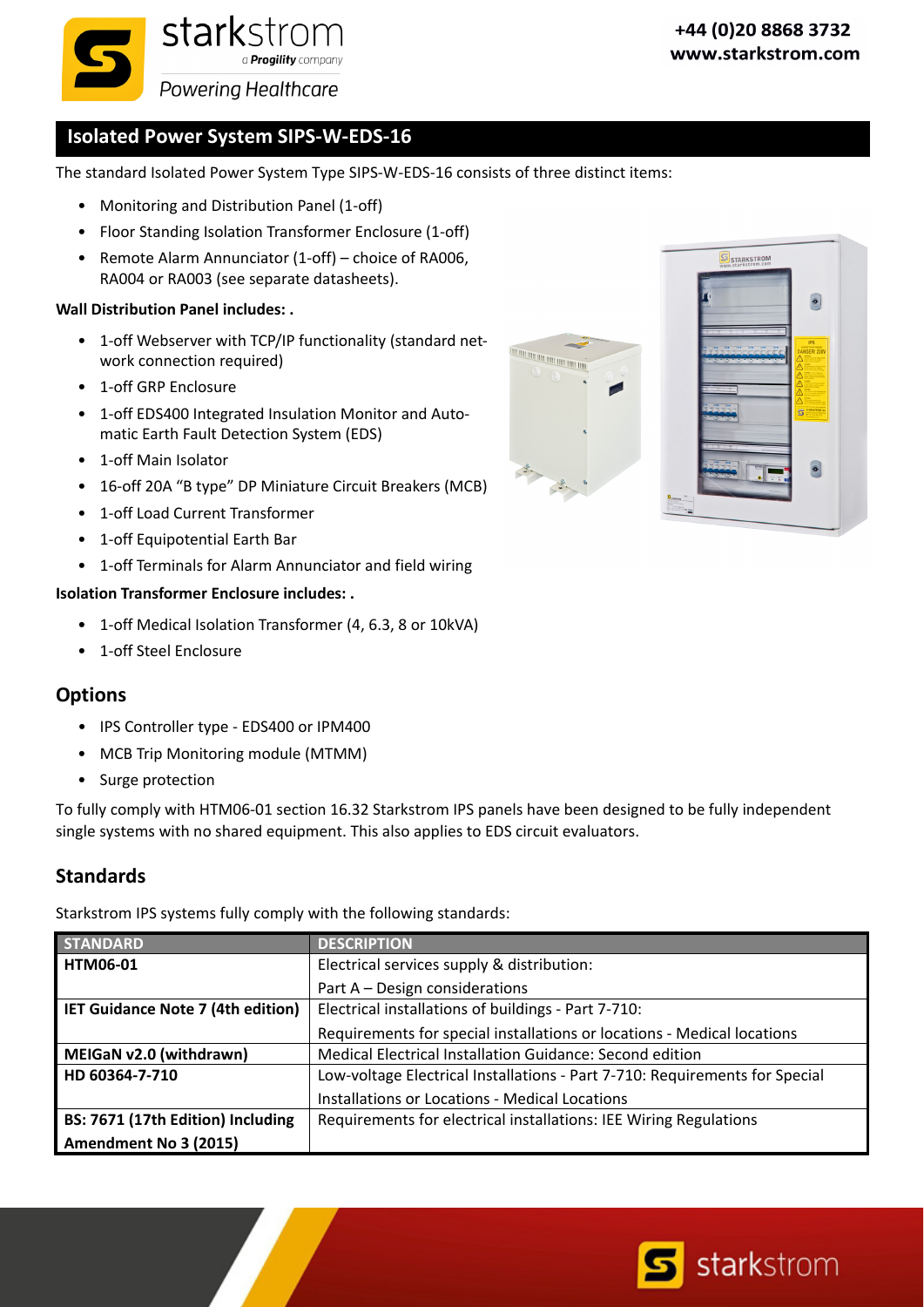Starkstrom IPS panels have been designed to fully comply with HTM06‐01 section 16.32 and are fully independent single systems with no shared equipment. This also applies to EDS circuit evaluators.

#### **Wall Mounted Distribution Enclosure**



| <b>DISTRIBUTION BOARD</b> |                                       | Height (mm) | Width (mm) | Depth (mm) | Weight (kg) |
|---------------------------|---------------------------------------|-------------|------------|------------|-------------|
| Type 1                    | 4 Way standard                        | 400         | 300        | 200        | 20          |
| Type 2                    | 4 Way with Options or 8 way standard  |             | 400        | 200        | 30          |
| Type 3                    | 8 Way with Options or 12 way standard | 600         | 400        | 250        | 40          |
| Type 4                    | 12 Way with Options or 16 way         | 700         | 50         | 250        | 50          |
|                           | standard                              |             |            |            |             |
| Type 5                    | 16 Way with Options                   | 800         | 600        | 300        | 60          |

### **Transformer Enclosure**



| <b>WEIGHTS AND DIMENSIONS</b> |          |          |        |          |          |             |
|-------------------------------|----------|----------|--------|----------|----------|-------------|
| Rating                        | $A$ (mm) | $B$ (mm) | C (mm) | $D$ (mm) | $E$ (mm) | Weight (kg) |
| $4$ kVA                       | 440      | 430      | 535    | 390      | 180      | 42          |
| 6.3 kVA                       | 440      | 430      | 535    | 390      | 180      | 53          |
| 8 kVA                         | 440      | 430      | 535    | 390      | 180      | 70          |
| <b>10 kVA</b>                 | 440      | 430      | 535    | 390      | 180      | 82          |

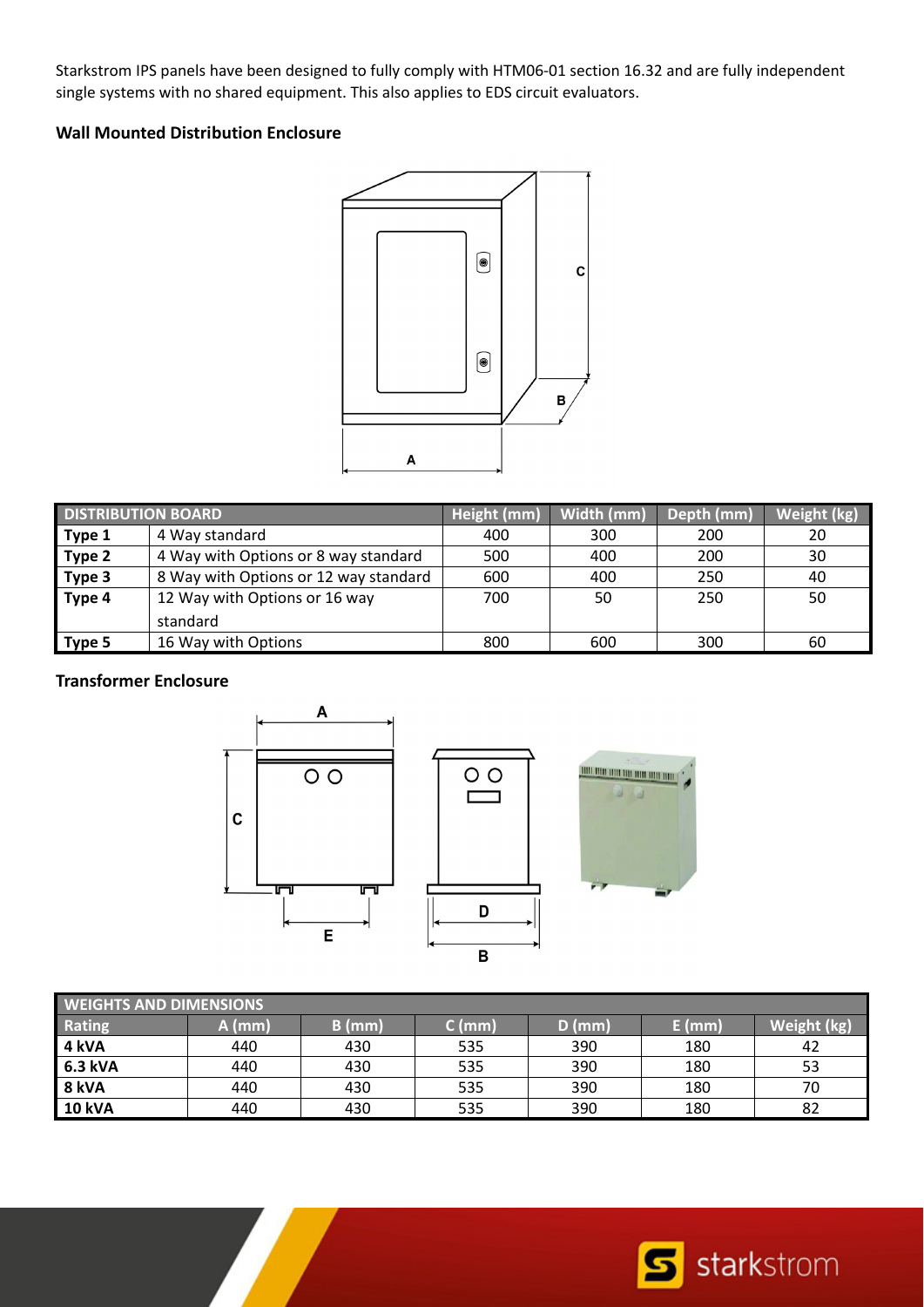

# **Isolated Power System SIPS‐W‐EDS‐16**

### **Medical Isolation Transformer**

Starkstrom transformers are manufactured in accordance with IEC 61558‐2‐15, with the following additional requirements:

- The leakage current of the output winding to earth and the leakage current of the enclosure, when measured in no‐load condition and the transformer supplied at rated voltage and rated frequency, shall not exceed 0.5 mA.
- Single‐phase transformers shall be used to form the medical IT systems for portable and fixed equipment and the rated output shall not be less than 0.5 kVA and shall not exceed 10 kVA.
- The medical isolation transformers shall be installed into the IPS panels at the manufacturer's facility. The IPS system is then tested, shipped, installed and commissioned as a complete system without any subsequent transformer removal and re‐installation.



#### 10kVA Transformer: Heat Loss Comparison

## **Heat Losses per Transformer**

Starkstrom has invested in a range of transformers that are more efficient over their entire working range, and especially in the 0‐50% loading area where the majority of the transformers operating life are spent.

Starkstrom transformers can generate energy savings of up to 63% compared to other suppliers of medical isolated transformers (see 10KVA comparison graph). This has the benefits of reducing direct energy costs and reducing the cost of removing the excess heat.

| <b>SIZE</b>   | <b>NO LOAD HEAT LOSSES</b> | <b>FULL LOAD HEAT LOSSES</b> | <b>EFFICIENCY</b> |
|---------------|----------------------------|------------------------------|-------------------|
| 4 kVA         | 37W                        | 146W                         | 96%               |
| 6.3 kVA       | 53W                        | 254W                         | 96%               |
| 8 kVA         | 50W                        | 270W                         | 97%               |
| <b>10 kVA</b> | 56W                        | 345W                         | 97%               |

Starkstrom medical isolation transformers have been engineered to give a maximum of 8 times "in rush". We would suggest considering the following MCB's to allow adequate circuit protection. However, this must be confirmed with your project electrical designer.

- 4kVA Transformer40 Amp 'C' Curve
- 6.3kVA Transformer50 Amp 'C' Curve
- 8kVA Transformer63 Amp 'C' Curve
- 10kVA Transformer63 Amp 'D' Curve